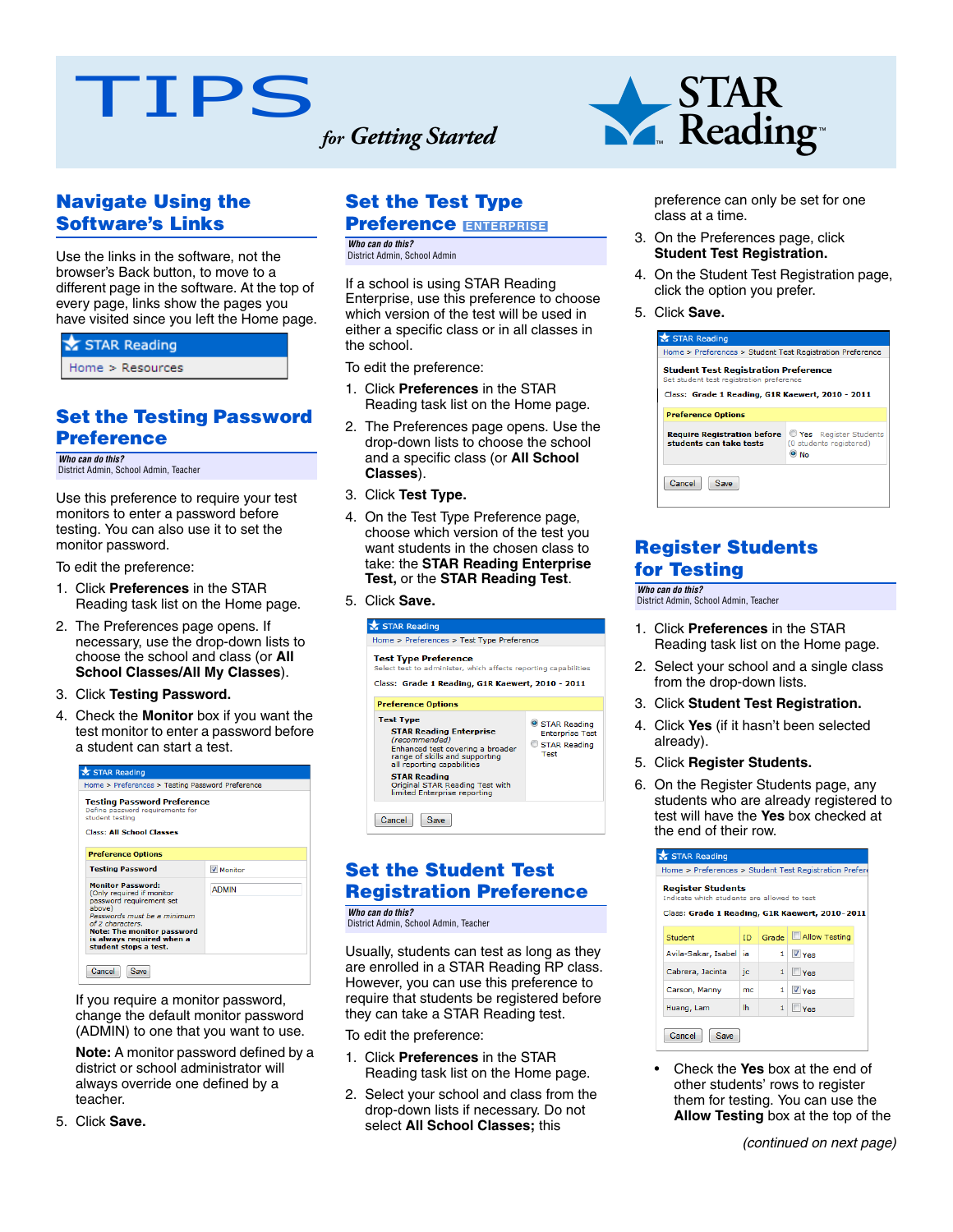column to check all the boxes at once.

- Uncheck the box in a student's row to remove registration for that student.
- 7. When you're ready to save the registration list, click **Save.**

#### **Set the Student Settings Preference**

*Who can do this?* District Admin, School Admin, Teacher

Use this preference to customize starting levels and time limits for individual students.

To edit the preference:

- 1. Click **Preferences** in the STAR Reading task list on the Home page.
- 2. Select your school and class from the drop-down lists if necessary. Do not select **All School Classes;** this preference can only be set for one class at a time.

#### 3. Click **Student Settings**.

- 4. On the Student Settings Preference page:
	- Enter an Estimated Instructional Reading Level (IRL) for students who may benefit from beginning at a higher or lower level. **Note:**  Although kindergartners can take the STAR Reading test, kindergarten (**K**) cannot be set as an Estimated IRL.
	- Check the **On** box in a row for a student to let that student use extended time limits (three times as long as normal) to answer each question. Remove check marks if you want to turn this setting off.

#### 5. Click **Save**.

| STAR Reading                                                                              |                                                  |                |                  |                                           |  |
|-------------------------------------------------------------------------------------------|--------------------------------------------------|----------------|------------------|-------------------------------------------|--|
|                                                                                           | Home > Preferences > Student Settings Preference |                |                  |                                           |  |
| <b>Student Settings Preference</b>                                                        |                                                  |                |                  |                                           |  |
| <b>School: East Elementary School</b><br>Class: Grade 2 Reading, G2R Kaewert, 2010 - 2011 |                                                  |                |                  |                                           |  |
| Student                                                                                   | ID.                                              | Grade          | Estimated<br>TRI | Extended<br>Question<br><b>Time Limit</b> |  |
| Atkinson, Hernando                                                                        | l ha                                             | 2              | з                | ⊟on                                       |  |
| Cheatham, Robert                                                                          | rc.                                              | $\overline{2}$ |                  | $\sqrt{2}$ On                             |  |
| Dalv, Alvssa                                                                              | ad                                               | $\overline{a}$ | 3                | $\sqrt{2}$ On                             |  |
| Cancel<br>Save                                                                            |                                                  |                |                  |                                           |  |

## **Set the Rename ATOS 2000 Preference**

*Who can do this?* District Admin, School Admin, Teacher

Use this preference to give the ATOS 2000 and ZPD 2000 scores different names on reports.

To edit the preference:

- 1. Click **Preferences** in the STAR Reading task list on the Home page.
- 2. Select your school and class from the drop-down lists if necessary. Do not select **All School Classes;** this preference can only be set for one class at a time.
- 3. Click **Rename ATOS 2000**.

| STAR Reading                                                                                                                |                                                                                        |  |  |
|-----------------------------------------------------------------------------------------------------------------------------|----------------------------------------------------------------------------------------|--|--|
| Home > Preferences > Rename ATOS 2000                                                                                       |                                                                                        |  |  |
| <b>Rename ATOS 2000</b><br>Define preference for ATOS 2000 and ZPD 2000<br>Class: Grade 2 Reading, G2R Kaewert, 2010 - 2011 |                                                                                        |  |  |
| <b>Preference Options</b>                                                                                                   |                                                                                        |  |  |
| Rename ATOS 2000                                                                                                            | The names specified here will<br>appear on reports when alternate<br>scores are shown. |  |  |
| Score Name                                                                                                                  | <b>ATOS 2000</b>                                                                       |  |  |
| <b>ZPD Name</b>                                                                                                             | <b>7PD 2000</b>                                                                        |  |  |
| Cancel<br>Save                                                                                                              |                                                                                        |  |  |

- 4. To change the name for a score, delete the existing name from the field and type in the name you want to use. The new name must be 1–10 characters long including spaces and punctuation.
- 5. Click **Save**.

## **Use the Pretest Instructions**

*Who can do this?* District Admin, District Staff, School Admin, School Staff, Teacher

Use the Pretest Instructions to explain the STAR Reading test to students before they start testing. This will help students feel more comfortable with the test so they can concentrate on answering the questions. To find the Pretest Instructions:

- 1. Go to your Home page and click **Resources** in the list of STAR Reading tasks (or click **Manuals** in the upperright corner of any page).
- 2. Click **Pretest Instructions** in the list of available resources.
- 3. The instructions will open in a new Adobe® Reader® window. Click the Adobe Reader Print button  $($  $\blacksquare)$  to print the instructions. **Macintosh®:** If the instructions open in Preview, click the **File** menu and choose **Print**.

#### **Logging In Students**

*Who can do this?* District Admin, District Staff, School Admin, School Staff, Teacher

**Note:** To get a list of students' user names and passwords, print the STAR Reading Student Information Report.

- To log in a student for testing:
- 1. On the Welcome page, click **Student**.
- 2. Enter the student's user name and password.
- 3. Click **Log In**.

**Note:** You can also search for a student's user name by clicking **Find User Name** on the login page. However, you cannot search for student passwords.

#### **Test Students**

*Who can do this?* District Admin, District Staff, School Admin, School Staff, Teacher

- 1. After logging in (see above), the student clicks **Take a Test** under the STAR Reading tab.
- 2. On the next page, the student clicks **Start**.
- 3. If the program asks for the monitor password, the teacher or test monitor must enter it. (You cannot substitute a teacher password.) Next, click **OK**.
- 4. The practice session starts and presents the student with a few simple practice questions.

Three or four possible answers appear below each question. A student can choose an answer by pressing the **1, 2, 3,** or **4** on the keyboard or by clicking it with the mouse. A blue circle appears around the answer the student selects; however, this does not mean that the selected answer is correct. The student can change his or her answer by pressing a different key or clicking a different answer.

When the student is satisfied with the chosen answer, the student should enter the answer, either with the keyboard (by pressing **Enter** or **return**) or with the mouse (by clicking **Next** in the lower-right corner of the screen). The student must pass the practice session before he or she can move on to the test.

5. If the student passes the practice session, the test begins. The test questions are similar to the practice questions; for grades 3–12, the last five questions will be longer passages. The numbers in the upper-right corner of the screen show how many questions the student has answered and how many remain.

*(continued on next page)*